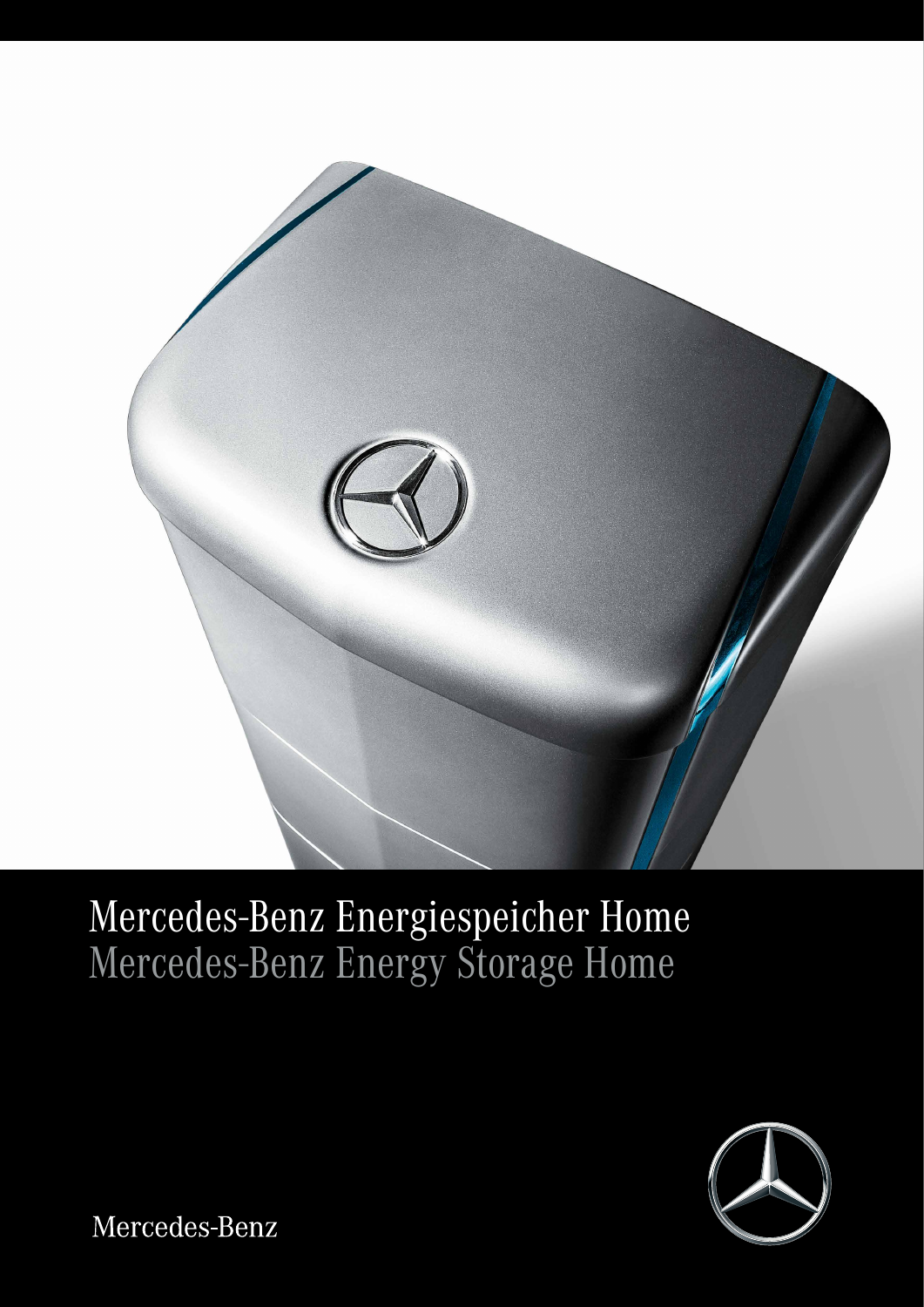# Automobil erfunden. Energiespeicherung adaptiert. Invented the automobile. Adapted energy storage.



#### Mit voller Energie voraus. Der Mercedes-Benz Energiespeicher.

Die Speicherung von Energie ist eines der zentralen Zukunftsthemen. Mit dem Mercedes-Benz Energiespeicher bieten wir Privathaushalten und Unternehmen eine ressourcenschonende und vor allem sichere Lösung für das eigene Energiemanagement – um ihre Energieversorgung unabhängiger und effizienter zu gestalten oder auftretende Spitzen im Energiebedarf besser abfedern zu können.

Entwickelt für den anspruchsvollen Einsatz im Automobil, erfüllen die Mercedes-Benz Energiespeicher höchste Sicherheits- und Qualitätsanforderungen. Die Batteriemodule mit einem Energieinhalt von jeweils 2,5 kWh werden bei der Daimler Tochter Deutsche ACCUMOTIVE in Kamenz mit modernsten Fertigungsmethoden produziert. Für den Einsatz im privaten Bereich lassen sich bis zu acht Batteriemodule zu einem Energiespeicher mit 20 kWh kombinieren.

Full energy ahead. Mercedes-Benz Energy Storage.

The storage of energy is one of the key subjects for the future. With the Mercedes-Benz Energy Storage we can offer private households and companies a solution to save resources and to reliably manage their own energy – to make their energy supply more independent and more efficient and to better buffer peaks in demand.

Developed for demanding use in cars, the Mercedes-Benz Energy Storage meets the highest reliability and quality requirements. The battery module with a capacity of 2.5 kWh are produced by a Daimler subsidiary Deutsche ACCUMOTIVE in Kamenz, Germany, using the most modern production methods. For private use, up to eight battery modules can be combined for a total energy storage capacity of 20 kWh.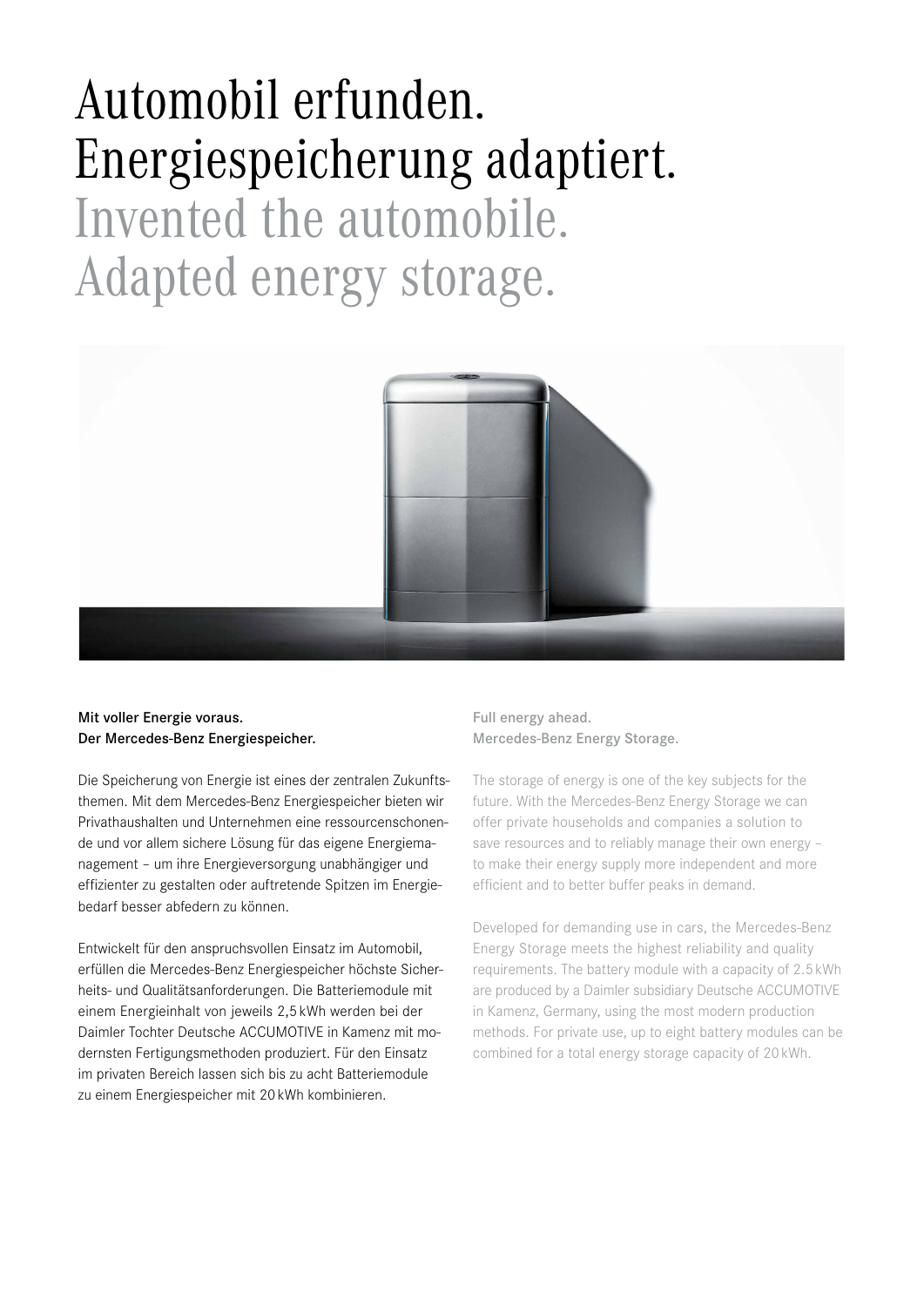#### Davon profitiert nicht nur die Umwelt. Auch die Anwender.

Mit unseren Energiespeichern richten wir uns an alle, die Freiheit nicht nur im automobilen Bereich suchen, sondern auch frei in der Art ihrer Energieversorgung und -speicherung sein wollen.

- •Private Hauseigentümer können durch die Verbindung von regenerativen Energiequellen und einem lokalen Energiespeicher ihrer eigenen "privaten Energiewende" neuen Schub verleihen.
- •Einzelhandelsketten, Gewerbe und Landwirtschaftsbetriebe profitieren von einem lokalen Energiespeicher, der die teils hohen Verbrauchsschwankungen optimal ausgleichen und so die Energiekosten reduzieren kann.
- •Energieanbieter können mit lokalen Energiespeichern gezielt Dienstleistungen rund um die Themen "Energieeffizienz", "smart home" und "Grüner Strom" anbieten.

#### Auf einen Blick. Die Vorteile der Mercedes-Benz Energiespeicher.

- •Sehr sichere und langlebige Lithium-Ionen-Technologie
- •Individuell zusammenstellbar (Systemaufbau modular)
- •Ressourcenschonend
- •Mehr Unabhängigkeit in der Energieversorgung
- •"Made in Germany" in Mercedes-Benz Qualität

#### It's not just the environment which benefits. The users do too.

With our energy storages, we don't only address everyone looking for freedom in the automotive world, but also those who want to be free to choose the nature of their energy supply and storage.

- •Through the combination of regenerative energy sources and local energy storage, private home owners can move their "private energy transition" forwards.
- •Chains of retail stores, industry and agricultural businesses can all profit from local energy storage which can ideally compensate for what can be high variations in consumption, thus reducing energy costs.
- •With local energy storage, energy providers can offer targeted services in the areas of "energy efficiency", the "smart home" and "green electricity".

#### At a glance.

#### The benefits of Mercedes-Benz Energy Storages.

- •Very reliable lithium-ion technology with a long service life
- •Individually customisable configuration (modular system structure)
- •Saves resources
- •Greater independence of energy supply
- •"Made in Germany" in Mercedes-Benz quality



Photovoltaik-Strom erzeugt als Ihr Haushalt verbraucht.

Bis zu 65 Prozent selbst erzeugter Strom mit unserer Komplettlösung: Mercedes-Benz Energiespeicher, Batterie-Wechselrichter und intelligenter Steuerung.

mithilfe des Mercedes-Benz Energiespeichers zwischengespeichert.

Optionale Ladestation zum emissionsfreien Aufladen eines Elektro- bzw. Plug-in-Hybridfahrzeugs mit gespeichertem Strom.

**E** 

tion: Mercedes-Benz Energy

intelligent control.



Optional charging station for emission-free recharging of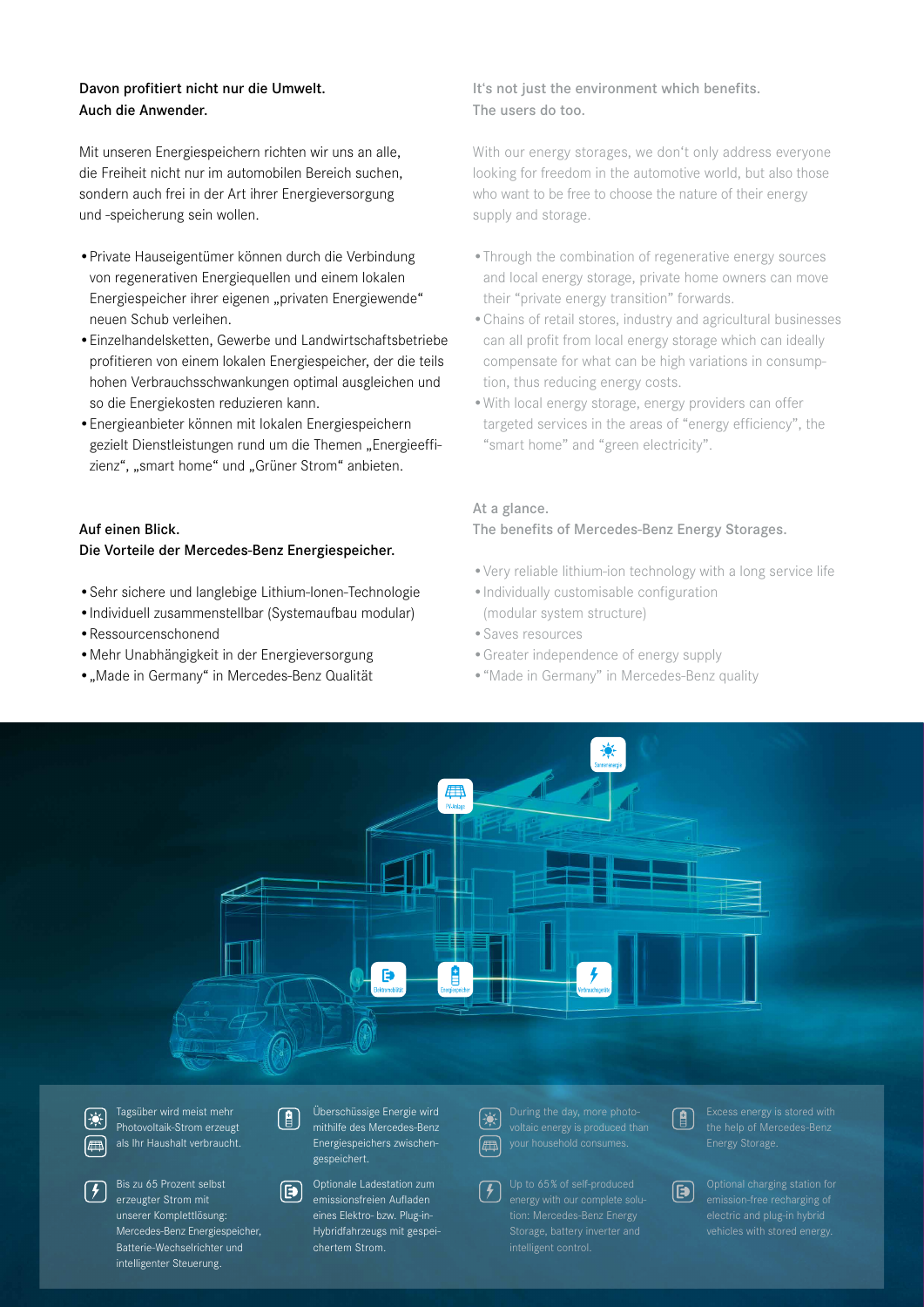### Home

| Technische Daten                                                         |                                        |                |            |                |            |            |                |            |  |  |
|--------------------------------------------------------------------------|----------------------------------------|----------------|------------|----------------|------------|------------|----------------|------------|--|--|
|                                                                          |                                        |                |            |                |            |            |                |            |  |  |
|                                                                          | 2.5                                    | 5.0            | 7.5        | 10.0           | 12.5       | 15.0       | 17.5           | 20.0       |  |  |
| <b>Allgemeine Daten</b>                                                  |                                        |                |            |                |            |            |                |            |  |  |
| Maße Standmontage (B/H/T) in cm                                          | 47/42/29                               | 47/67/29       | 47/92/29   | 47/117/29      | 144/117/29 | 144/117/29 | 144/117/29     | 144/117/29 |  |  |
| Maße Wandmontage (B/H/T) in cm                                           | 47/43/29                               | 47/68/29       | 47/93/29   | 47/118/29      | 144/118/29 | 144/118/29 | 144/118/29     | 144/118/29 |  |  |
| Gewicht Standmontage, inkl. Zubehör<br>(32 kg schwerste Handlingsgruppe) | ca. 37 kg                              | ca. 69 kg      | ca. 101 kg | ca. 133 kg     | ca. 170 kg | ca. 202 kg | ca. 234 kg     | ca. 266 kg |  |  |
| Gewicht Wandmontage, inkl. Zubehör<br>(32 kg schwerste Handlingsgruppe)  | ca. 35 kg                              | ca. 67 kg      | ca. 99 kg  | ca. 131 kg     | ca. 166 kg | ca. 198 kg | ca. 230 kg     | ca. 262 kg |  |  |
| Aufstellart                                                              | Stand- oder Wandmontage                |                |            |                |            |            |                |            |  |  |
| Zulässige Netzform                                                       | IT                                     |                |            |                |            |            |                |            |  |  |
| AC/DC-gekoppelt                                                          | Möglich (systemabhängig)               |                |            |                |            |            |                |            |  |  |
| 1-/3-phasig                                                              | Möglich (systemabhängig)               |                |            |                |            |            |                |            |  |  |
| Schutzart                                                                | IP <sub>20</sub>                       |                |            |                |            |            |                |            |  |  |
| Umgebungstemperatur                                                      | +6 $\degree$ C bis +44 $\degree$ C     |                |            |                |            |            |                |            |  |  |
| Batteriedaten                                                            |                                        |                |            |                |            |            |                |            |  |  |
| Anzahl der Energiespeichermodule                                         | $\mathbf{1}$                           | $\overline{2}$ | 3          | $\overline{4}$ | 5          | 6          | $\overline{7}$ | 8          |  |  |
| Nutzbarer Energiegehalt                                                  | $2,3$ kWh                              | 4,6 kWh        | $6,9$ kWh  | $9,2$ kWh      | 11,5 kWh   | 13,8 kWh   | 15,6 kWh       | 18 kWh     |  |  |
| Erwartete Zyklenanzahl                                                   | 8.000 (80% DoD/0,5C)                   |                |            |                |            |            |                |            |  |  |
| Erwartete Restkapazität nach 10 Jahren                                   | > 80%                                  |                |            |                |            |            |                |            |  |  |
| Betriebsspannungsbereich                                                 | 39,7V bis 54V                          |                |            |                |            |            |                |            |  |  |
| Zelltechnologie                                                          | Lithium-Ionen (Nickel, Mangan, Cobalt) |                |            |                |            |            |                |            |  |  |
| Dauerleistung Batterie                                                   | $~1,25$ kW                             | $\sim$ 2,5 kW  | $~2,75$ kW | $~14,6$ kW     | $~14,6$ kW | $~14,6$ kW | $~14,6$ kW     | $~14,6$ kW |  |  |
| Systemwirkungsgrad                                                       | 97% Round-Cycle                        |                |            |                |            |            |                |            |  |  |
| Garantie                                                                 | 10 Jahre Zeitwertersatzgarantie        |                |            |                |            |            |                |            |  |  |
| Kompatible Wechselrichter                                                |                                        |                |            |                |            |            |                |            |  |  |

SMA Sunny Island 3.0 M/4.4 M/6.0 H/8.0 H

Normen

2006/66/EG (BattG), 2011/65/EU (RoHS), EMV-Richtlinie (EMC) 2014/30/EU, Niederspannungsrichtlinie 2014/35/EU, Sicherheitsleitfaden 2014 – Li-Ionen-Hausspeicher (von BSW, BVES, DGS, StoREgio und ZVEH), ProdHaftG, ProdSG, harmonisierte Normen sowie gültige Transport- und Verpackungsvorschriften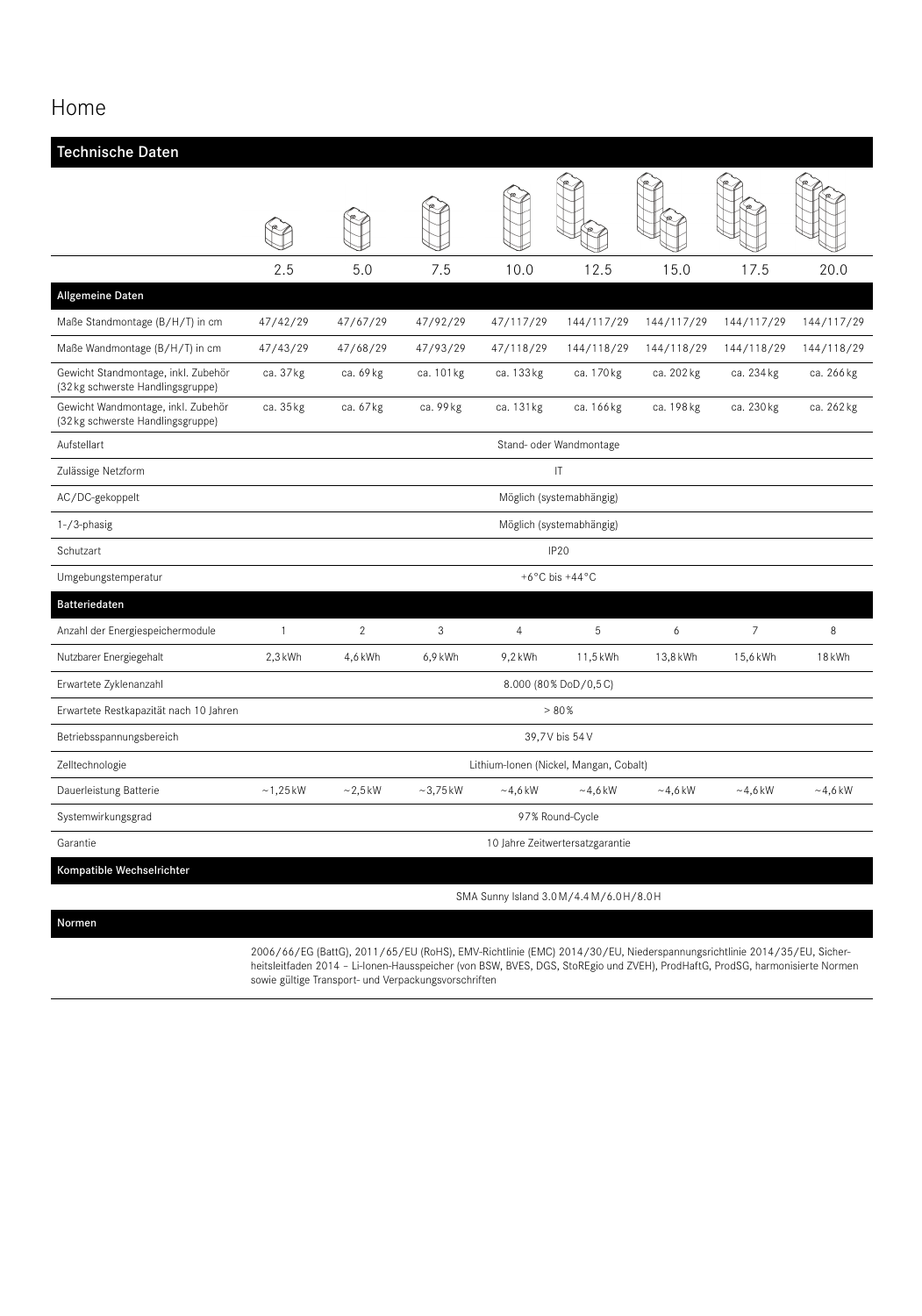## Home

| <b>Technical specifications</b>                                                    |                                             |                            |                            |                             |                              |                              |                              |                              |  |  |
|------------------------------------------------------------------------------------|---------------------------------------------|----------------------------|----------------------------|-----------------------------|------------------------------|------------------------------|------------------------------|------------------------------|--|--|
|                                                                                    |                                             |                            |                            |                             |                              |                              |                              |                              |  |  |
|                                                                                    | 2.5                                         | 5.0                        | 7.5                        | 10.0                        | 12.5                         | 15.0                         | 17.5                         | 20.0                         |  |  |
| <b>General information</b>                                                         |                                             |                            |                            |                             |                              |                              |                              |                              |  |  |
| Stand-mounted dimensions (W/H/D) in cm<br>Stand-mounted dimensions (W/H/D) in inch | 47/42/29<br>18.5/16.5/11.4                  | 47/67/29<br>18.5/26.4/11.4 | 47/92/29<br>18.5/36.2/11.4 | 47/117/29<br>18.5/46.1/11.4 | 144/117/29<br>56.7/46.1/11.4 | 144/117/29<br>56.7/46.1/11.4 | 144/117/29<br>56.7/46.1/11.4 | 144/117/29<br>56.7/46.1/11.4 |  |  |
| Wall-mounted dimensions (W/H/D) in cm<br>Wall-mounted dimensions (W/H/D) in inch   | 47/43/29<br>18.5/16.9/11.4                  | 47/68/29<br>18.5/26.8/11.4 | 47/93/29<br>18.5/36.6/11.4 | 47/118/29<br>18.5/46.5/11.4 | 144/118/29<br>56.7/46.5/11.4 | 144/118/29<br>56.7/46.5/11.4 | 144/118/29<br>56.7/46.5/11.4 | 144/118/29<br>56.7/46.5/11.4 |  |  |
| Stand-mounted weight, incl. accessories<br>(32 kg/70.5 lb heaviest handling group) | ca. 37 kg<br>ca. 81.6lb                     | ca. 69 kg<br>ca. 152.1 lb  | ca. 101 kg<br>ca. 222.7lb  | ca. 133 kg<br>ca. 293.2lb   | ca. 170 kg<br>ca. 374.8 lb   | ca. 202 kg<br>ca. 445.3lb    | ca. 234 kg<br>ca. 515.9 lb   | ca. 266 kg<br>ca. 586.4lb    |  |  |
| Wall-mounted weight, incl. accessories<br>(32 kg/70.5 lb heaviest handling group)  | ca. 35 kg<br>ca. 77.1lb                     | ca. 67 kg<br>ca. 147.7lb   | ca. 99 kg<br>ca. 218.2lb   | ca. 131 kg<br>ca. 288.8 lb  | ca. 166 kg<br>ca. 365.9 lb   | ca. 198 kg<br>ca. 436.5lb    | ca. 230 kg<br>ca. 507.1 lb   | ca. 262 kg<br>ca. 577.6lb    |  |  |
| Installation type                                                                  | Stand- or wall-mounted                      |                            |                            |                             |                              |                              |                              |                              |  |  |
| Permissible network configuration                                                  | T                                           |                            |                            |                             |                              |                              |                              |                              |  |  |
| AC/DC-coupled                                                                      | Possible (system-dependent)                 |                            |                            |                             |                              |                              |                              |                              |  |  |
| 1- or 3-phase                                                                      | Possible (system-dependent)                 |                            |                            |                             |                              |                              |                              |                              |  |  |
| Protection class                                                                   | <b>IP20</b>                                 |                            |                            |                             |                              |                              |                              |                              |  |  |
| Ambient temperature                                                                | +6°C to +44°C/42.8 °F to 111.2 °F           |                            |                            |                             |                              |                              |                              |                              |  |  |
| Battery data                                                                       |                                             |                            |                            |                             |                              |                              |                              |                              |  |  |
| Number of energy storage modules                                                   | $\mathbf{1}$                                | $\mathbf{2}$               | 3                          | $\overline{4}$              | 5                            | 6                            | 7                            | 8                            |  |  |
| Usable energy content                                                              | $2.3$ kWh                                   | 4.6 kWh                    | $6.9$ kWh                  | $9.2$ kWh                   | 11.5 kWh                     | 13.8 kWh                     | 15.6 kWh                     | 18 kWh                       |  |  |
| Expected number of cycles                                                          | 8,000 (80% DoD/0,5C)                        |                            |                            |                             |                              |                              |                              |                              |  |  |
| Expected residual capacity after 10 years                                          | >80%                                        |                            |                            |                             |                              |                              |                              |                              |  |  |
| Operating voltage range                                                            | 39.7V to 54V                                |                            |                            |                             |                              |                              |                              |                              |  |  |
| Cell technology                                                                    | Lithium-ion (nickel, manganese, cobalt)     |                            |                            |                             |                              |                              |                              |                              |  |  |
| Continuous battery power                                                           | $\sim$ 1.25 kW                              | $\sim$ 2.5 kW              | $~2.75$ kW                 | $~14.6$ kW                  | $~14.6$ kW                   | $~14.6$ kW                   | $~14.6$ kW                   | $~14.6$ kW                   |  |  |
| System efficiency                                                                  | 97% round cycle                             |                            |                            |                             |                              |                              |                              |                              |  |  |
| Warranty                                                                           | 10-year current value replacement guarantee |                            |                            |                             |                              |                              |                              |                              |  |  |
| Compatible inverter                                                                |                                             |                            |                            |                             |                              |                              |                              |                              |  |  |

SMA Sunny Island 3.0 M/4.4 M/6.0 H/8.0 H

Standards

2006/66/EG (BattG), 2011/65/EU (RoHS), EMC Directive 2014/30/EU, Low-Voltage Directive 2014/35/EU, Security Guide 2014 – Li-Ion domestic storage (from BSW, BVES, DGS, StoREgio and ZVEH), ProdHaftG, ProdSG, harmonised standards and valid transport and packaging regulations